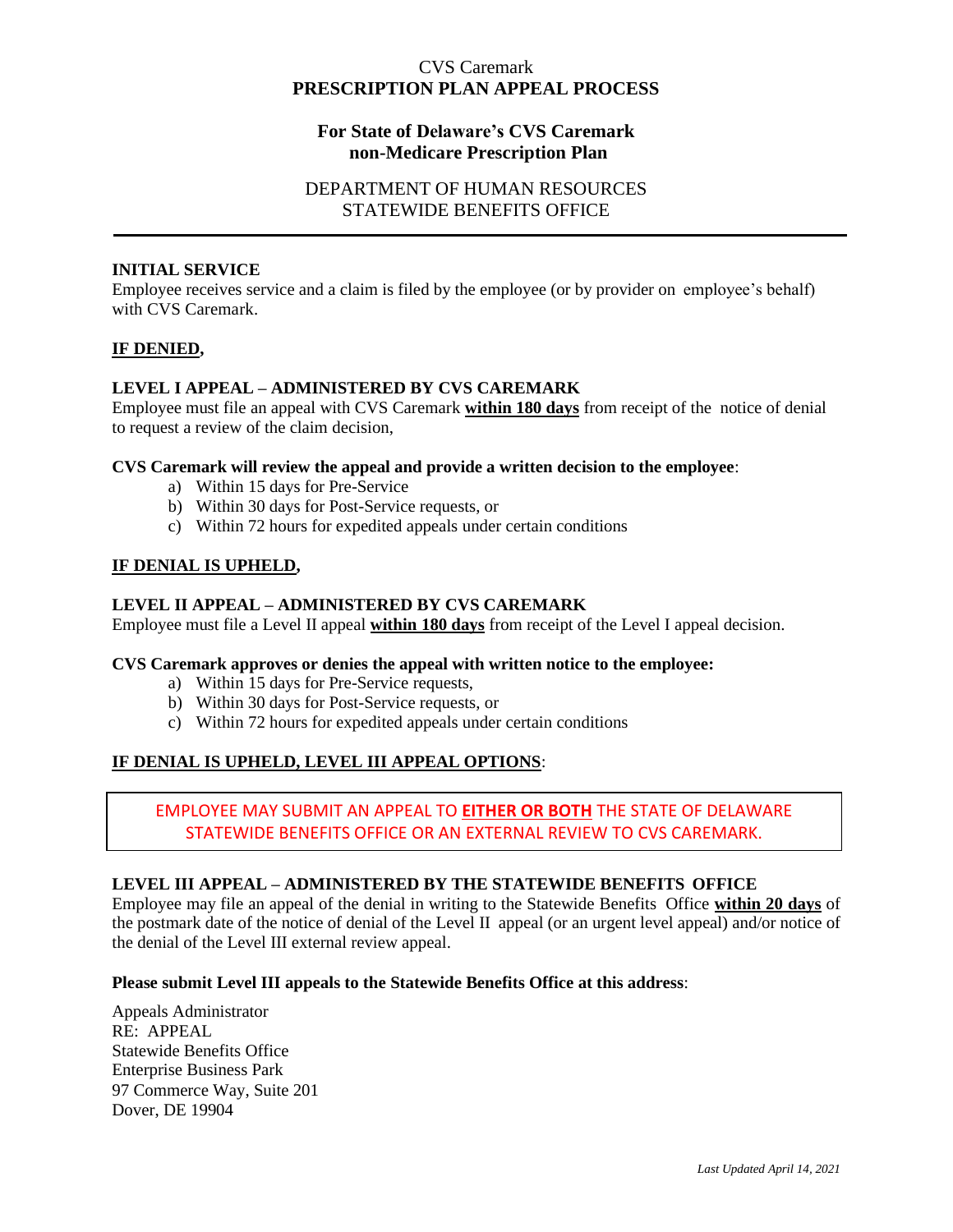Appeal must contain the employee's contact information (mailing address, email address, telephone number, etc.) a written summary of events, applicable Explanation of Benefits (EOBs), and any additional documentation employee desires to provide to support his/her position. Additionally, employee must sign and submit with appeal the State of Delaware's Authorization for Release of Protected Health Information form to provide authorization to the Statewide Benefits Office to obtain applicable information from CVS Caremark.

This form is available at: <https://de.gov/statewidebenefits> (Select your group, then select the *CVS Caremark Prescription Plan* tile, under "I WANT TO…" select "Appeal a Denied Claim". Employees submitting an appeal without the signed form will be requested, in writing, to submit the form.

### **The Statewide Benefits Office will not begin to review the appeal until the State of Delaware's Authorization for Release of Protected Health Information form is received**.

The Appeals Administrator from the Statewide Benefits Office (or his/her designee) will conduct an internal review of the appeal and provide a written notice of the decision to the employee and the carrier **within 30 days** of receiving the appeal.

### **LEVEL III APPEAL – EXTERNAL REVIEW PROVIDED BY CVS CAREMARK**

Employee may request an external review. Information on how to submit for an external review is included in the denial letter sent by CVS Caremark. An external review is performed by an independent review organization with medical experts who were not involved in the prior determination of the claim.

The request must be received **within four (4) months** from the date of the final internal adverse benefit determination. If that date within four months falls on a Saturday, Sunday or a holiday; the deadline will be the next business day. Upon completion of the external review, CVS Caremark accepts the decision of the external reviewer.

#### **Please submit external reviews to**:

Prescription Claim Appeals MC 109 CVS Caremark P.O. Box 52084 Phoenix, AZ 85072 Fax 866-443-1172

### **IF DENIAL IS UPHELD,**

### **LEVEL IV (FINAL) APPEAL – ADMINISTERED BY THE STATE OF DELAWARE – STATE EMPLOYEE BENEFITS COMMITTEE (SEBC)**

Employee may file a written appeal to the State Employee Benefits Committee (SEBC) **within 20 days** of the postmark date of the notice of denial for the Level III appeal from the Statewide Benefits Office.

### **Please submit Level IV appeals to the SEBC at this address**:

Co-Chair, State Employee Benefits Committee (SEBC) RE: APPEAL Department of Human Resources Haslet Armory, Second Floor, 122 Martin Luther King Boulevard South Dover, DE 19901